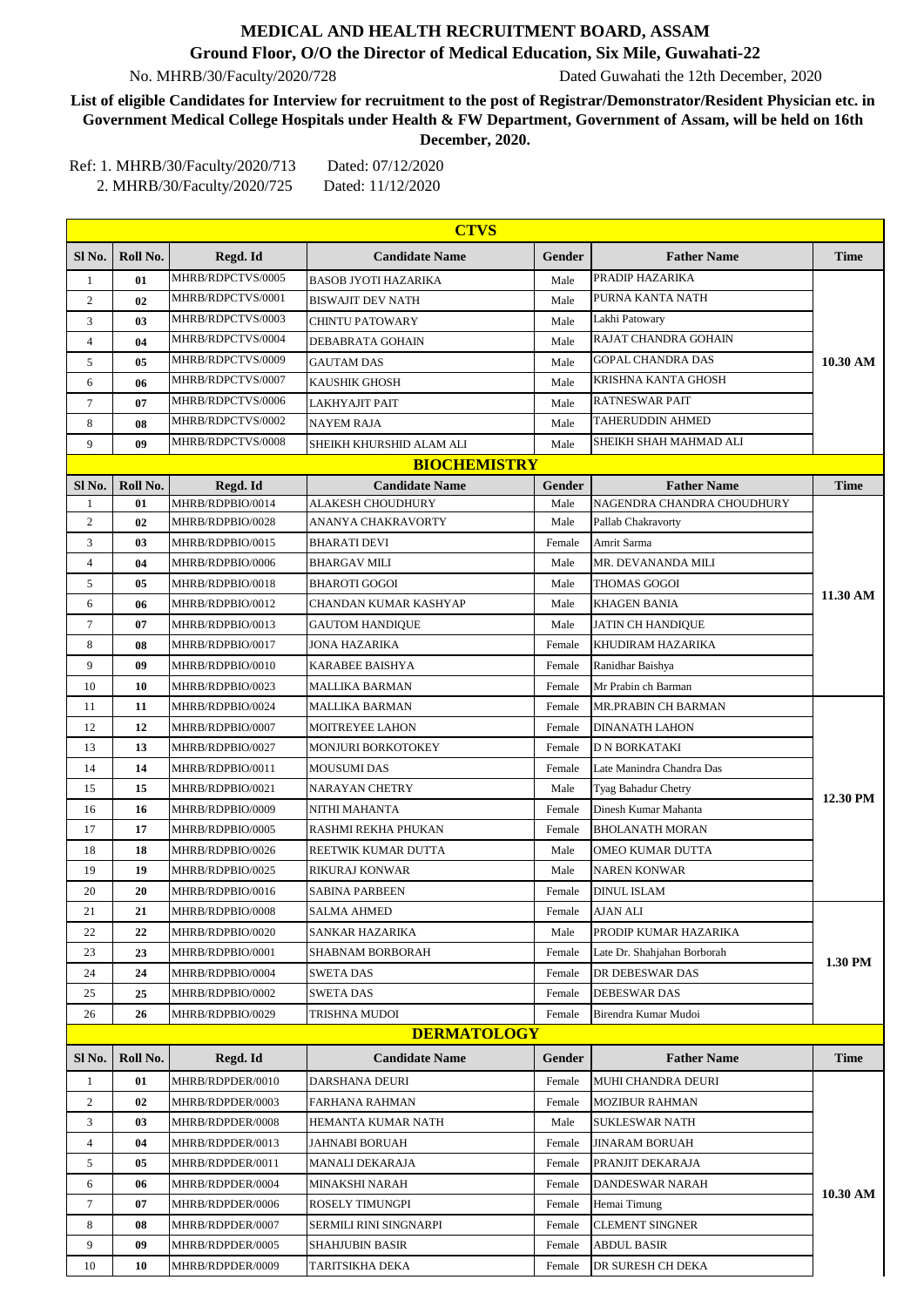| 11                | 11       | MHRB/RDPDER/0002                       | YUSUFA AHMED                              | Female           | Abdul Hoque Ahmed                                 |                      |
|-------------------|----------|----------------------------------------|-------------------------------------------|------------------|---------------------------------------------------|----------------------|
| 12                | 12       | MHRB/RDPDER/0001                       | ZIAUL HAQUE AHMED                         | Male             | Ramjan Ali Ahmed                                  |                      |
|                   |          |                                        | <b>ENT</b>                                |                  |                                                   |                      |
| Sl No.            | Roll No. | Regd. Id                               | <b>Candidate Name</b>                     | Gender           | <b>Father Name</b>                                | <b>Time</b>          |
| 1                 | 01       | MHRB/RDPENT/0018                       | <b>ANKUR GUPTA</b>                        | Male             | r.p.gupta                                         |                      |
| 2                 | 02       | MHRB/RDPENT/0007                       | ARJUN ROY                                 | Male             | ADHIR CHANDRA ROY                                 |                      |
| 3                 | 03       | MHRB/RDPENT/0024                       | ASIM DEBNATH                              | Male             | AMAR DEBNATH                                      |                      |
| $\overline{4}$    | 04       | MHRB/RDPENT/0026                       | <b>BAPAN DEVNATH</b>                      | Male             | NITAI DEVNATH                                     | 12.00<br><b>Noon</b> |
| 5                 | 05       | MHRB/RDPENT/0016                       | <b>BISWA PRATIM DEY</b>                   | Male             | <b>BIJAN BEHARI DEY</b>                           |                      |
| 6                 | 06       | MHRB/RDPENT/0017                       | DEBASHRUTI CHAKRABORTY                    | Female           | MUNISH RANJAN CHAKRABORTY                         |                      |
| $\tau$            | 07       | MHRB/RDPENT/0009                       | DIPEN BHATTACHARJYA                       | Male             | Prabodh Bhattacharjya                             |                      |
| 8                 | 08       | MHRB/RDPENT/0006                       | <b>INDRAJIT DUTTA</b>                     | Male             | <b>JOGESH DUTTA</b>                               |                      |
| 9                 | 09       | MHRB/RDPENT/0008                       | <b>JAHNAVI DEVI</b>                       | Female           | PRADIP KUMAR NATH                                 |                      |
| 10                | 10       | MHRB/RDPENT/0027                       | JAYANTA KUMAR DAS                         | Male             | LATE BASANTA KUMAR DAS                            |                      |
| 11                | 11       | MHRB/RDPENT/0012                       | KALYAN KUMAR NATH                         | Male             | <b>JATINDRA NATH</b>                              |                      |
| 12                | 12       | MHRB/RDPENT/0005                       | <b>KAUSER YESMIN</b>                      | Female           | WAZED ALI CHOUDHURY                               |                      |
| 13                | 13       | MHRB/RDPENT/0011                       | <b>KRISHNA PEGU</b>                       | Female           | Lt Purnananda Pegu                                |                      |
| 14                | 14       | MHRB/RDPENT/0025                       | LAKHI KANTA NATH                          | Male             | iatin chandra nath                                |                      |
| 15                | 15       | MHRB/RDPENT/0013                       | <b>MANASWI SHARMA</b>                     | Female           | <b>LATE BIPIN SHARMA</b>                          | 1.00 PM              |
| 16                | 16       | MHRB/RDPENT/0015                       | <b>MANASWITA ROY</b>                      | Female           | <b>NIRANJAN ROY</b>                               |                      |
| 17                | 17       | MHRB/RDPENT/0019                       | MONIKUNTAL SARMAH                         | Male             | <b>DOLESWAR SARMAH</b>                            |                      |
| 18                | 18       | MHRB/RDPENT/0023                       | MUKUL GOSWAMI                             | Male             | NARENDRA GOSWAMI                                  |                      |
| 19                | 19       | MHRB/RDPENT/0021                       | <b>NABANITA GHOSH</b>                     | Female           | NIDHUBAN GHOSH                                    |                      |
| 20                | 20       | MHRB/RDPENT/0010                       | NEELAKSHI CHOUDHURY                       | Female           | KHOKAN KUMAR CHOUDHURY                            |                      |
| 21                | 21       | MHRB/RDPENT/0003                       | NIRUPAMA MORAN                            | Female           | Dharmeswar Moran                                  |                      |
| 22                | 22       | MHRB/RDPENT/0004                       | PRISHNI DEVI DUTTA                        | Female           | Naren Kumar dutta                                 |                      |
| 23                | 23       | MHRB/RDPENT/0022                       | RIZWANA BEGUM                             | Female           | ROMIZUDDIN AHMED                                  |                      |
| 24                | 24       | MHRB/RDPENT/0028                       | <b>ROHAN DEY</b>                          | Male             | <b>GOPAL CHANDRA DAS</b>                          | 2.00 PM              |
| 25                | 25       | MHRB/RDPENT/0001                       | SIDDHARTHA ATREYA                         | Male             | Hem Kanta Sarma                                   |                      |
| 26                | 26       | MHRB/RDPENT/0014                       | TINKU MONI BORAH                          | Male             | Late Purnanda Borah                               |                      |
| 27                |          |                                        |                                           |                  |                                                   |                      |
|                   | 27       | MHRB/RDPENT/0002                       | YOUSUF FARID CHOUDHURY                    | Male             | FARID UDDIN CHOUDHURY                             |                      |
|                   |          |                                        | <b>PAEDIATRICS SURGERY</b>                |                  |                                                   |                      |
| SI No.            | Roll No. | Regd. Id                               | <b>Candidate Name</b>                     | Gender           | <b>Father Name</b>                                | Time                 |
| $\mathbf{1}$      | 01       | MHRB/RDPPAS/0003                       | <b>ALTABUR RAHMAN</b>                     | Male             | <b>SOFIUR RAHMAN</b>                              |                      |
| 2                 | 02       | MHRB/RDPPAS/0009                       | AMIT KUMAR CHAUBEY                        | Male             | NARENDRA CHAUBEY                                  |                      |
| 3                 | 03       | MHRB/RDPPAS/0002                       | <b>ARAVINDH R</b>                         | Male             | RADHAKRISHNAN K                                   |                      |
| $\overline{4}$    | 04       | MHRB/RDPPAS/0004                       | <b>BASOB JYOTI HAZARIKA</b>               | Male             | PRADIP HAZARIKA                                   | $10.30$ AM           |
| 5                 | 05       | MHRB/RDPPAS/0001                       | <b>BISWAJIT DEV NATH</b>                  | Male             | PURNA KANTA NATH                                  |                      |
| 6<br>7            | 06       | MHRB/RDPPAS/0006                       | <b>KAUSHIK GHOSH</b>                      | Male<br>Male     | KRISHNA KANTA GHOSH                               |                      |
| 8                 | 07<br>08 | MHRB/RDPPAS/0008<br>MHRB/RDPPAS/0007   | ONGCHAM SHYAM<br>SHEIKH KHURSHID ALAM ALI | Male             | CHOWKON SHYAM<br>SHEIKH SHAH MAHMAD ALI           |                      |
|                   |          |                                        | <b>NEUROSURGERY</b>                       |                  |                                                   |                      |
| Sl No.            | Roll No. | Regd. Id                               | <b>Candidate Name</b>                     | Gender           | <b>Father Name</b>                                | Time                 |
| $\mathbf{1}$      | 01       | MHRB/RDPNS/0003                        | <b>BASOB JYOTI HAZARIKA</b>               | Male             | PRADIP HAZARIKA                                   |                      |
| 2                 | 02       | MHRB/RDPNS/0001                        | <b>BISWAJIT DEV NATH</b>                  | Male             | PURNA KANTA NATH                                  |                      |
| 3                 | 03       | MHRB/RDPNS/0006                        | <b>BISWAJIT SARMA</b>                     | Male             | HEM CHANDRA SARMA                                 |                      |
| $\overline{4}$    | 04       | MHRB/RDPNS/0004                        | CHANDAN SARKAR                            | Male             | LALMOHAN SARKAR                                   |                      |
| 5                 | 05       | MHRB/RDPNS/0002                        | <b>CHINTU PATOWARY</b>                    | Male             | Lakhi Patowary                                    |                      |
| 6                 | 06       | MHRB/RDPNS/0010                        | <b>HRIDAY HALOI</b>                       | Male             | Haladhar Haloi                                    | 11.30 AM             |
| 7                 | 07       | MHRB/RDPNS/0007                        | <b>KISHORE KR SARMA</b>                   | Male             | Dinesh Chandra Sarma                              |                      |
| 8                 | 08       | MHRB/RDPNS/0008                        | MITRAJIT SHARMA                           | Male             | Dr Madhab Chandra Sarma                           |                      |
| 9                 | 09       | MHRB/RDPNS/0005                        | SHEIKH KHURSHID ALAM ALI                  | Male             | SHEIKH SHAH MAHMAD ALI                            |                      |
| 10                | 10       | MHRB/RDPNS/0009                        | SYED YASIN SHAHTAZ EMANEE                 | Male             | Syed Taufique Hussain                             |                      |
|                   |          |                                        | <b>PAEDIATRICS</b>                        |                  |                                                   |                      |
|                   | Roll No. |                                        | <b>Candidate Name</b>                     | Gender           | <b>Father Name</b>                                | Time                 |
| Sl <sub>No.</sub> |          | Regd. Id                               |                                           |                  |                                                   |                      |
| 1                 | 01       | MHRB/RDPPAED/0012                      | ABHIRUP DAS                               | Male             | Anil Baran Das                                    |                      |
| 2<br>3            | 02       | MHRB/RDPPAED/0002<br>MHRB/RDPPAED/0026 | <b>AKHER ALI</b><br><b>AMRITA GAUTAM</b>  | Male<br>Female   | MD TOZAMMEL HUSSAIN                               |                      |
| $\overline{4}$    | 03<br>04 |                                        | <b>ANSUMWI DAIMARY</b>                    |                  | Jyoti Kumar Barpuzari<br><b>DHANANJOY DAIMARY</b> |                      |
| 5                 | 05       | MHRB/RDPPAED/0027<br>MHRB/RDPPAED/0028 | <b>BANDANA PAUL</b>                       | Female<br>Female | LATE DR BANDANA PAUL                              | 1.00 PM              |